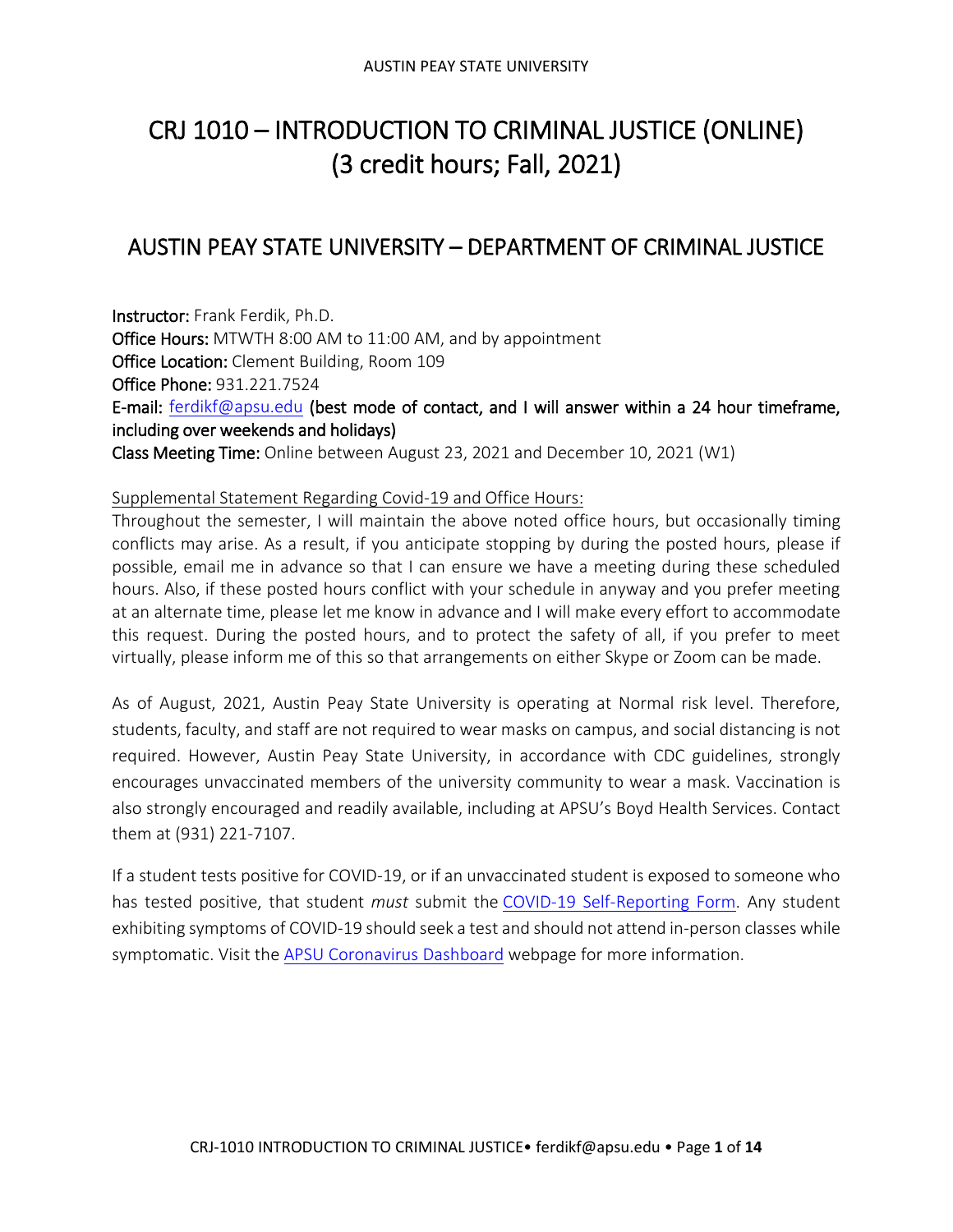### AUSTIN PEAY STATE UNIVERSITY COURSE CATALOG DESCRIPTION:

This course is a basic study of all components of the criminal justice system in the United States. Topics include concepts of law and crime; the criminal justice process; overview of criminal justice agencies; current criminal justice issues, and interactions and conflicts between criminal justice agencies.

#### COURSE OVERVIEW:

Introduction to criminal justice offers a detailed survey of how the American legal system functions. Systems of law have wide-reaching influence over the daily lives of people since they govern nearly every aspect of our behavior. From where we are permitted to cross the street, to even how loud we may be when in public, practically every action of ours falls under control of the law. It therefore becomes paramount to critically analyze how our criminal justice system is structured. To this end, we will study in-depth the three main elements of the American justice system: police, courts and corrections. We will specifically review their respective histories, current operational configurations, and brainstorm what we believe the future will hold for our current system of justice. Additional topics of study will include theories of criminal behavior, crime measurement strategies, and differences between adult and juvenile case system processing. Various assignments will be administered throughout the semester to ensure your retention of class content. It is hoped that by the conclusion of the semester, you will have developed newfound understandings of, and appreciations for, the intricacies of our legal system.

#### PREREQUISITES/CO-REQUISITIES:

Neither co, nor prerequisites are required for CRJ-1010: Introduction to Criminal Justice.

## REQUIRED READING MATERIALS:

A number of different reading materials will be assigned over the course of the semester in order to comprehensively cover all class topics. The first of which is the assigned textbook that may be purchased through the bookstore, among other distributors, while the remaining include published and peer-reviewed journal articles, as well as ancillary information the instructor will provide free of charge. APA style citations to all reading material are provided below.

\*\*\*Additional reading assignments may be posted to D2L as the semester progresses.

\*\*\*As a note, should you need any financial assistance with the purchasing of the required textbook, please contact as soon as possible in order for some type of arrangement to be made.

## REQUIRED TEXTBOOK:

Peak, K.J., & Madensen-Harold, T.D. (2021). *Introduction to criminal justice: Practice and process*. Los Angeles, CA: Sage Publications (ISBN: 978-1-5443-7293-8).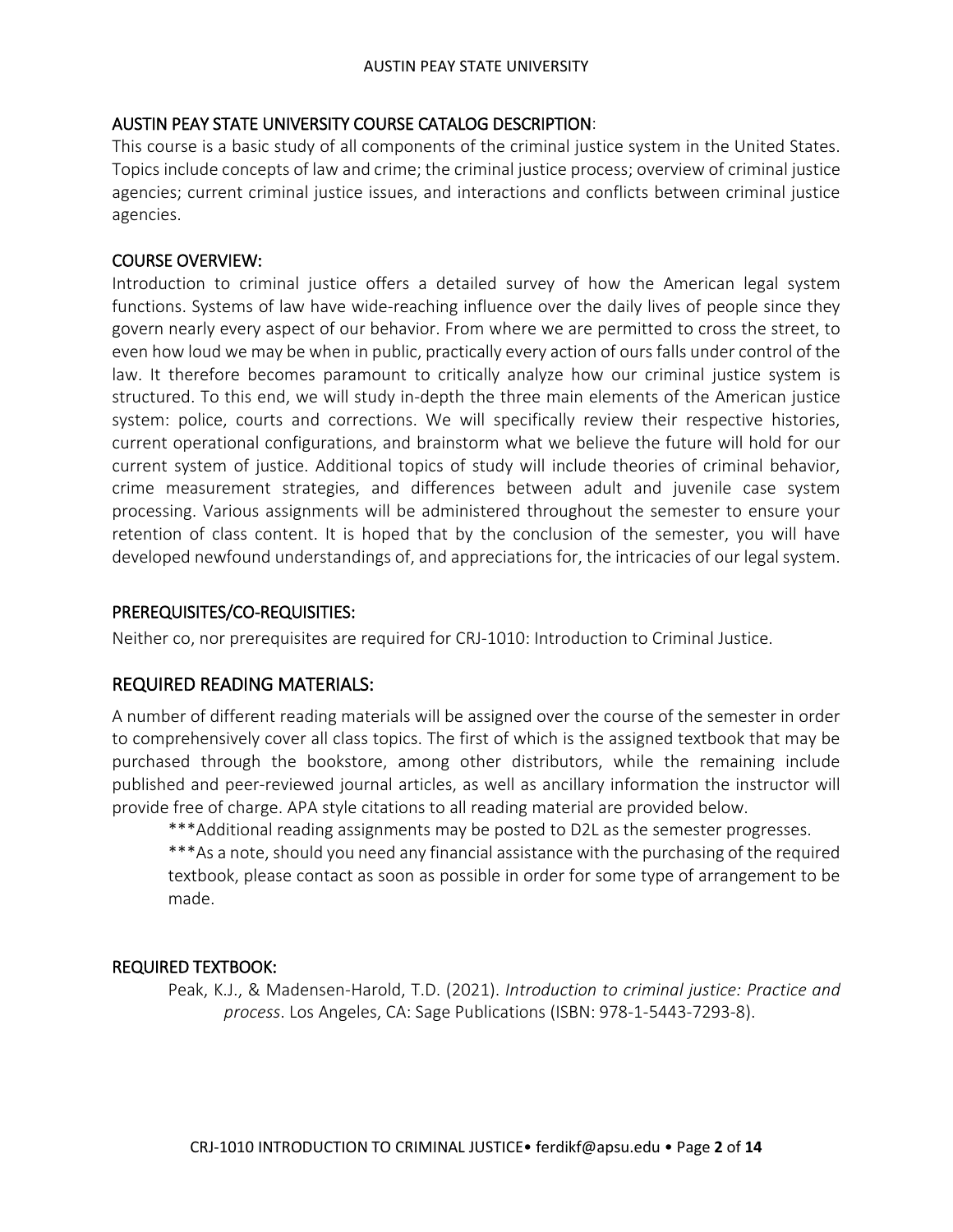#### SUPPLEMENTARY READING MATERIAL:

Ferdik, F., Rojek, J., & Alpert, G. (2013). *Citizen oversight of the police in the United States and Canada: An Overview*. Police Practice and Research, [http://dx.doi.org/10.1080/15614263.2013.767089.](http://dx.doi.org/10.1080/15614263.2013.767089)

Ferdik, F., Kaminski, R.J., Cooney, M., & Sevigny, E. (2014). The influence of agency policies on conducted energy device use and police use of lethal force. *Police Quarterly*, Vol. 17, pp. 328-358.

Ferdik, F., Smith, H.P., & Applegate, B. (2014). The role of emotional dissonance and job desirability in predicting correctional officer turnover intentions. *Criminal Justice Studies*, http://dx.doi.org/10.1080/1478601X.2014.938741.

Simon, W. H. (1992). The ethics of criminal defense. *Michigan Law Review*, 91, 1703-1728.

Uviller, H.R. (2000). Ethics in criminal advocacy, symposium, the neutral prosecutor: The obligation of dispassion in a passionate pursuit. *Fordham Law Review*, Vol. 68, pp. 1695- 1718.

#### STUDENT LEARNING OUTCOMES:

Successful course completion should enable students to:

- Differentiate the crime control and due process models of justice system operations
- Compare and contrast theories of criminal behavior
- Explain what the inherent components of the American criminal justice system are
- Describe the professional responsibilities of justice system practitioners
- Forecast the future of the American system of justice

## GENERAL EDUCATION GOALS:

In addition to the above outcomes/objectives, the more general goals of this course are to provide the student with the following tools to enhance his or her potential:

> 1. Development of the student's analytical thinking capabilities through comparison and contrast in the application of theories and concepts to social problems

2. Enhancement of the student's literacy skills through assigned readings, discussions, examinations, and other requirements

3. Utilization of the historical perspective which helps with student understanding of developments over time

4. Understanding of the scientific method through research requirements and indepth case studies

5. Improvement in social interaction skills and understanding human behavior through consideration of the impact legal and social systems have on individuals 6. Increased student awareness of cultural and multi-cultural issues through study of

CRJ-1010 INTRODUCTION TO CRIMINAL JUSTICE• ferdikf@apsu.edu • Page **3** of **14**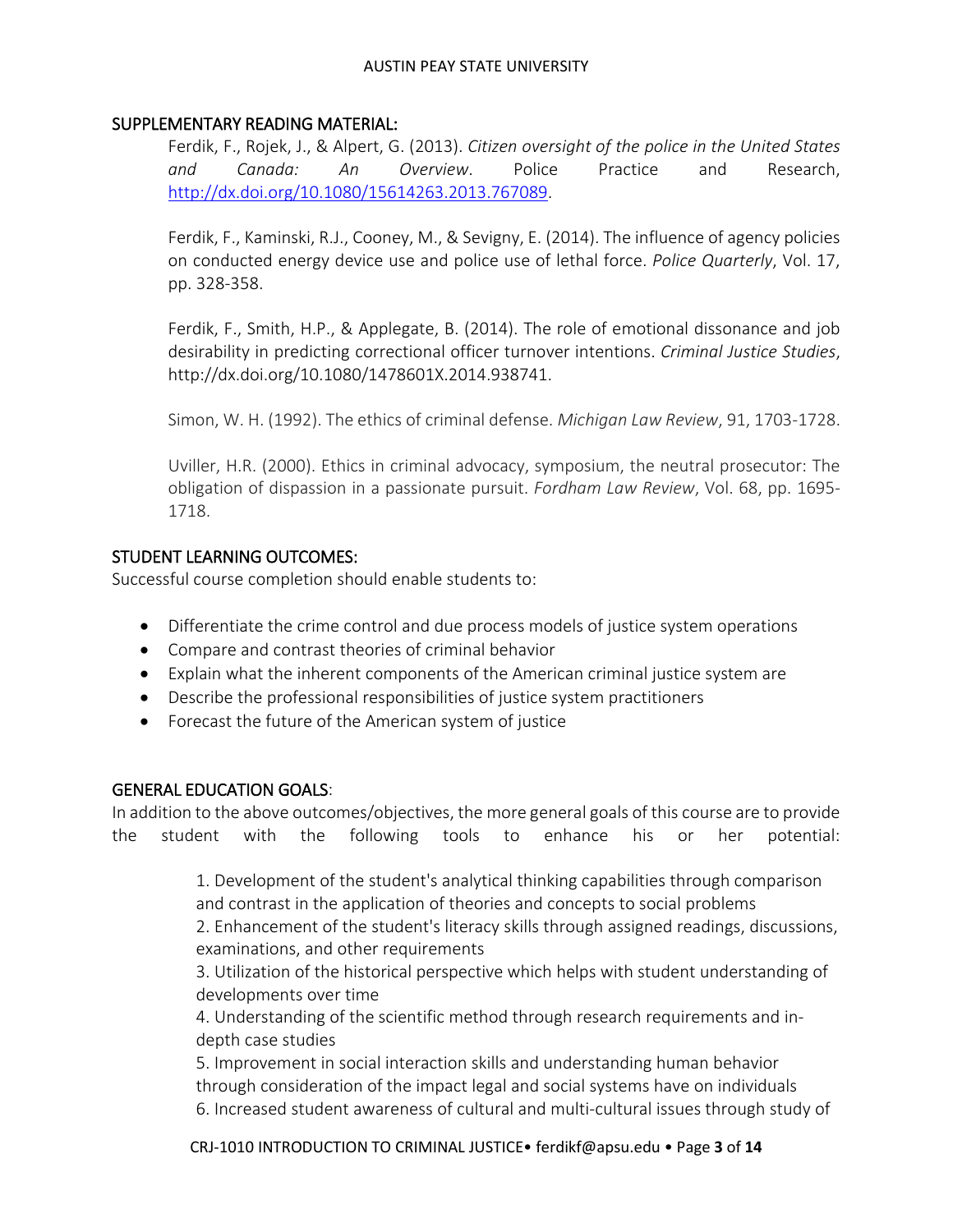how social problems and social movements are related to, and affect, minority groups

7. Preparation for more advanced study in criminal justice

### METHOD OF PRESENTATION:

Serving as an undergraduate-level seminar, a significant degree of participation and feedback from students on topics of discussion will be solicited throughout the semester. It is through dialogue, shared wisdom, and the exchanging of ideas that we grow intellectually. Every person holds unique value and insight concerning subject matters, and this class will ask that you each share your viewpoints on topics, critically analyze them, respect others' opinions, and learn from these experiences. As such, and being that this class is administered completely online, students are expected to maintain active participation in online forums by routinely monitoring email accounts, logging into our D2L course shell regularly, responding to discussion boards, submitting assignments, and staying updated on course announcements. Ancillary learning materials such as multimedia presentations, power point slides, and additional reading assignments will also be used to supplement textbook information. Overall, the course is structured in weekly module formats that can be found within the CRJ-1010 D2L course shell. Separate icons entitled 'Introduction', 'Lesson Topics', 'Assignments', and 'Summary' will be uploaded into each respective module informing you of that week's reading materials, and assignments. All the information you need to complete coursework and be successful in the class can be found in these links, and throughout the course shell.

## TECHNOLOGY REQUIREMENTS:

Below is a compilation of the different multimedia and software programs necessary to fully access all course components, and complete graded assignments.

- Access to Microsoft Office, particularly Word and Power Point for composing written assignments
- Acrobat Reader to access PDF documents
- Reliable Internet service in order to log into the course shell on D2L, complete and submit assignments, monitor email accounts, and access supplementary reading materials, along with any other online-based coursework.

\*\*\*Please see the [Technology for Digital Learning](https://apsu.edu/online/introduction/requirements.php) webpage for more information.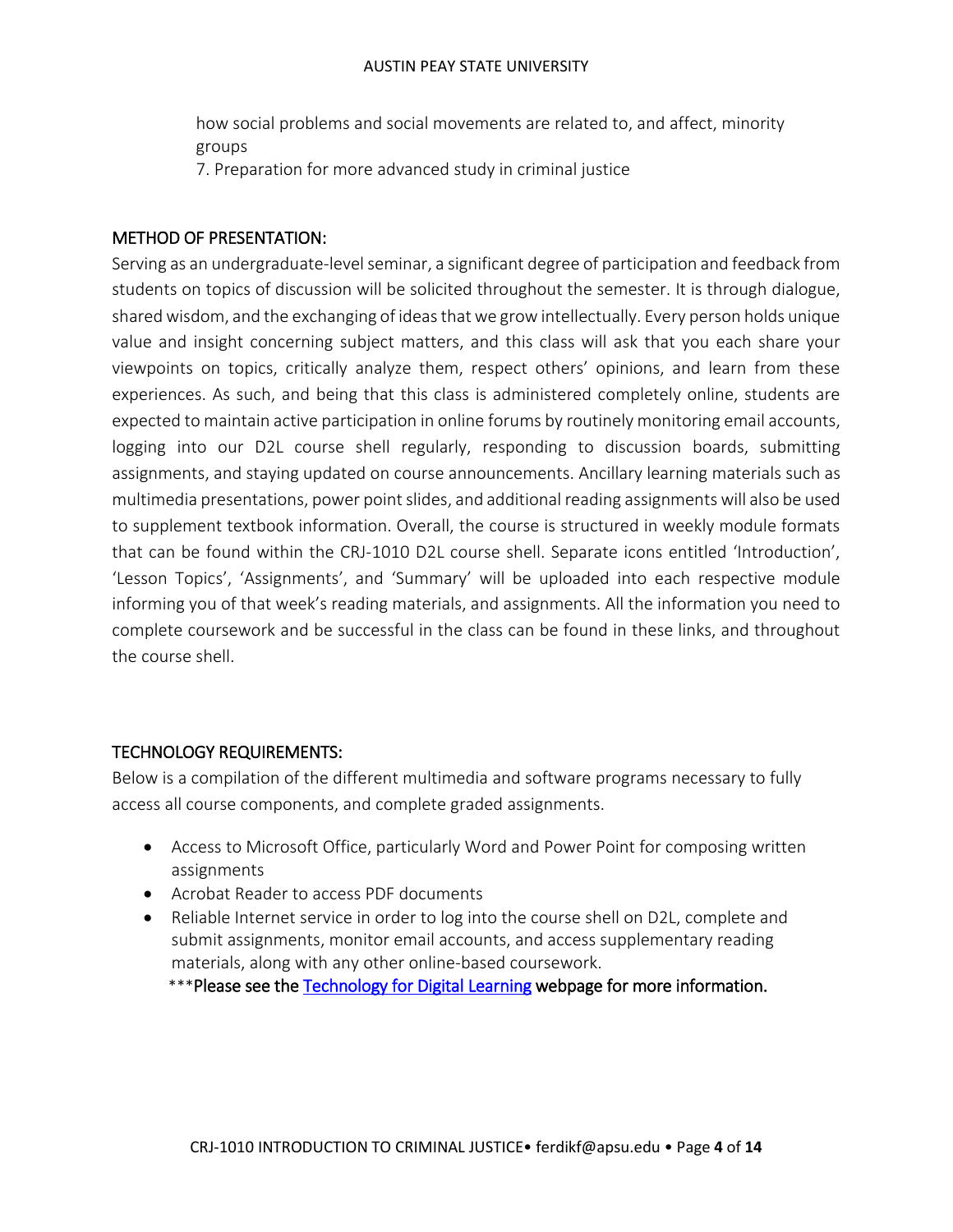#### COURSE REQUIREMENTS:

Different methods of assessment will be administered throughout the semester to ensure your retention of class content. First, there will be a total of 3 discussion boards posted to our course shell in the D2L website at different stages of the academic term. Second, both a mid-term and final examination will be administered. Specific dates for both are provided below. Third, a final paper will also be assigned in which you will select a topic, and draft a 3 to 4 page literature synthesis of it, all the while arguing a perspective on the matter. Finally, you will be required to create a narrated power point presentation on the seminal findings from your final research paper. Detailed grading rubrics, and instructions for how to successfully compete both the paper and online presentation will be provided at the outset of class. Please read below for more information on each of these assessments.

#### *Discussion Boards-*

A total of 3 discussion boards, each valued at 5 percent of your total grade, will be assigned over the course of the semester. For each one, you will be asked to draft responses between 200 and 300 words, while also submitting replies to at least one (1) of your classmates. All discussion board forums can be found on-line in our class module in the D2L website, and will be available for a 48 hour period between Wednesday at 4:00 PM (16:00 hours-central) and Friday at 4:00 PM (16:00 hours-central) of the weeks when discussion boards are assigned. A detailed rubric reviewing discussion board grading expectations will be uploaded to our D2L course shell on the first week of class. Each discussion board will cover a topic recently reviewed, and will ask you to analytically appraise the topic, as well as articulate a point of view.

#### *Exams-*

Completely online examinations will consist of both a mid-term (administered Wednesday October 6, 2021), and a final (scheduled for Wednesday December 8, 2021). Each will contain a combination of multiple choice, true-false, matching, and essay questions. All questions will be drawn from both reading assignments and online material; therefore, it is important that the student read each assigned section and maintain an active virtual presence. There will be a total of 21 questions on each exam, with one essay valued at 40 points, while all remaining questions each will be valued at 3 points to produce the remaining 60. Exams will be accompanied by study guides that will be posted to our course shell. Within the 'Chats' icon of the course shell, the instructor will create an online study guide review chat room where you may log in and post questions you have about the study guide, similar to an in-class study guide review session. I will answer all questions, and guide you towards a deeper understanding of test material. Transcripts of the chat rooms will be emailed to your APSU accounts so that students who cannot attend the sessions live will still receive the review material. Please see below for how much each examination contributes towards the calculation of your final, course grade, as well as when the review sessions will be scheduled.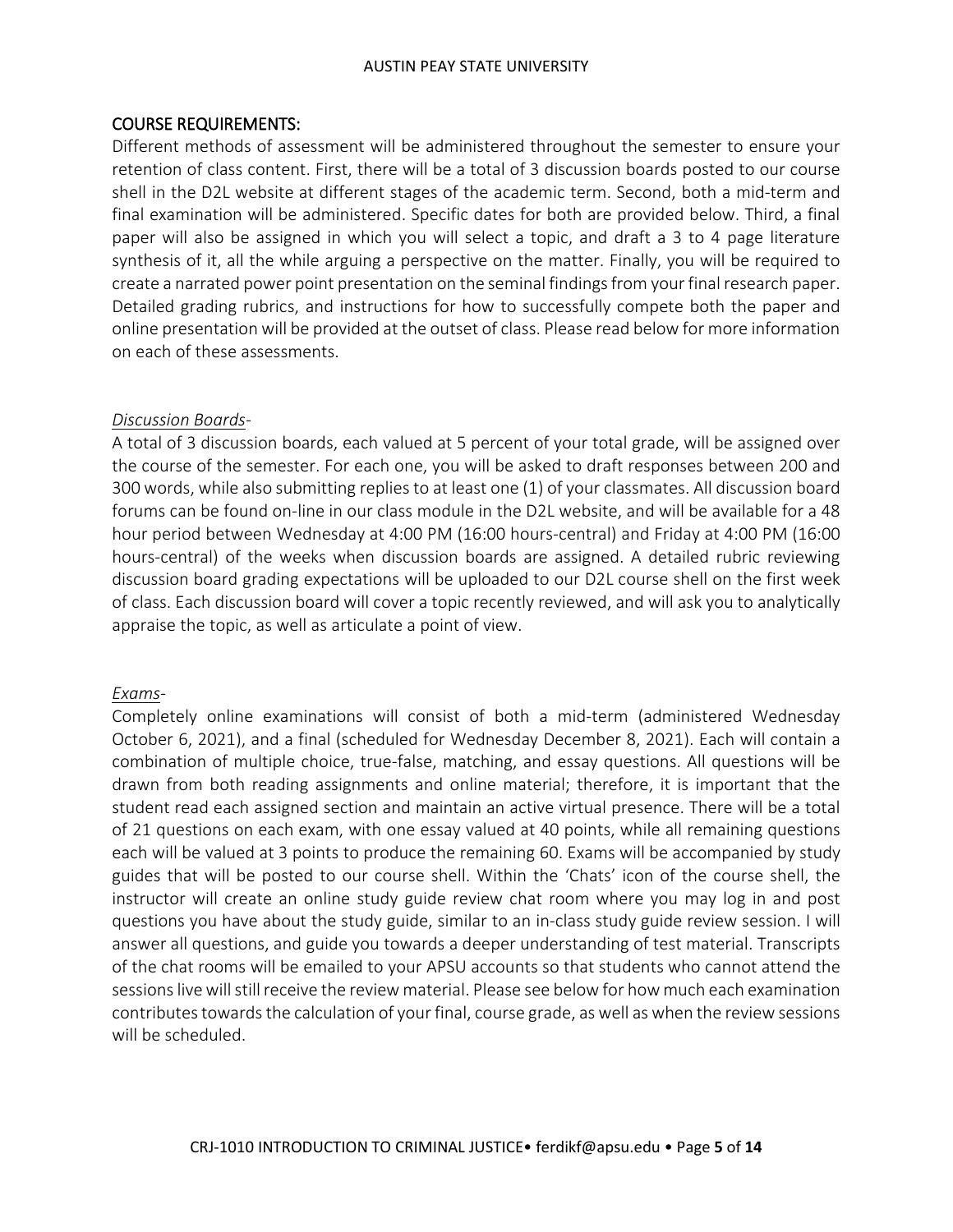\*\*\*Barring an extreme medical emergency, for which a doctor's note will be required, there will be no make-up examinations. Even given an extreme medical emergency, you must contact me as soon as possible so that proper accommodations can be made.

#### *Research Paper/Online Presentation*-

A final research paper due Monday November 22, 2021 will additionally be assigned as part of your graded material, and must be submitted electronically in our course shell in the appropriate dropbox folder. As with other course content, a list of paper topics will be uploaded to our D2L course shell during the first week of class, providing you the remainder of the semester to draft your individual reports. As a side note concerning paper topics, you are free to choose an alternate one so long as it is approved by the instructor a minimum of two weeks ahead of the paper due date. Topics will relate to introduction to criminal justice issues broadly, and require you to collect and synthesize extant, empirical research on your selected topic, as well as articulate a viewpoint regarding the research you accumulate. Papers are to be a minimum of 3 and a maximum of 4 pages of content-based text you drafted, meaning cover, references and other ancillary pages will not contribute towards the final page count. This will be your opportunity to demonstrate written communication abilities that are central to success both within and outside academic settings.

In addition to the final research paper, you will be asked to create a narrated power point presentation that overviews the seminal findings of your paper. For each section, such as the introduction, thesis/main argument, and conclusion, create a separate power point slide that bullet points the main themes. Then, briefly narrate over top of the slide what is contained within it. Power point presentations should not exceed approximately 6 slides, including one for a cover page, along with slides for the introduction, thesis/main argument, conclusion, and finally, references. Your presentations should not exceed approximately 5 minutes in length, and will afford you an opportunity to practice public delivery of information, though in a digital format. As mentioned, detailed grading rubrics and instructions on how to successfully compose your papers and presentations will be uploaded to our D2L course shell beginning the first week of class.

#### Policy on Late Submissions of all Coursework:

It is entirely understood that at times circumstances may arise preventing you from submitting work by the assigned due date. If you can anticipate beforehand being tardy with work, all I ask is that you please contact me as soon as possible so that proper accommodations can be made. If, however, unexpected situations present themselves, please do your best to contact me as soon as you can to inform me of your circumstance so that we may discuss options for you to still submit the work and receive credit. The bottom line here is that you should please do your best to inform me about the possibility of late submissions so that we can discuss options.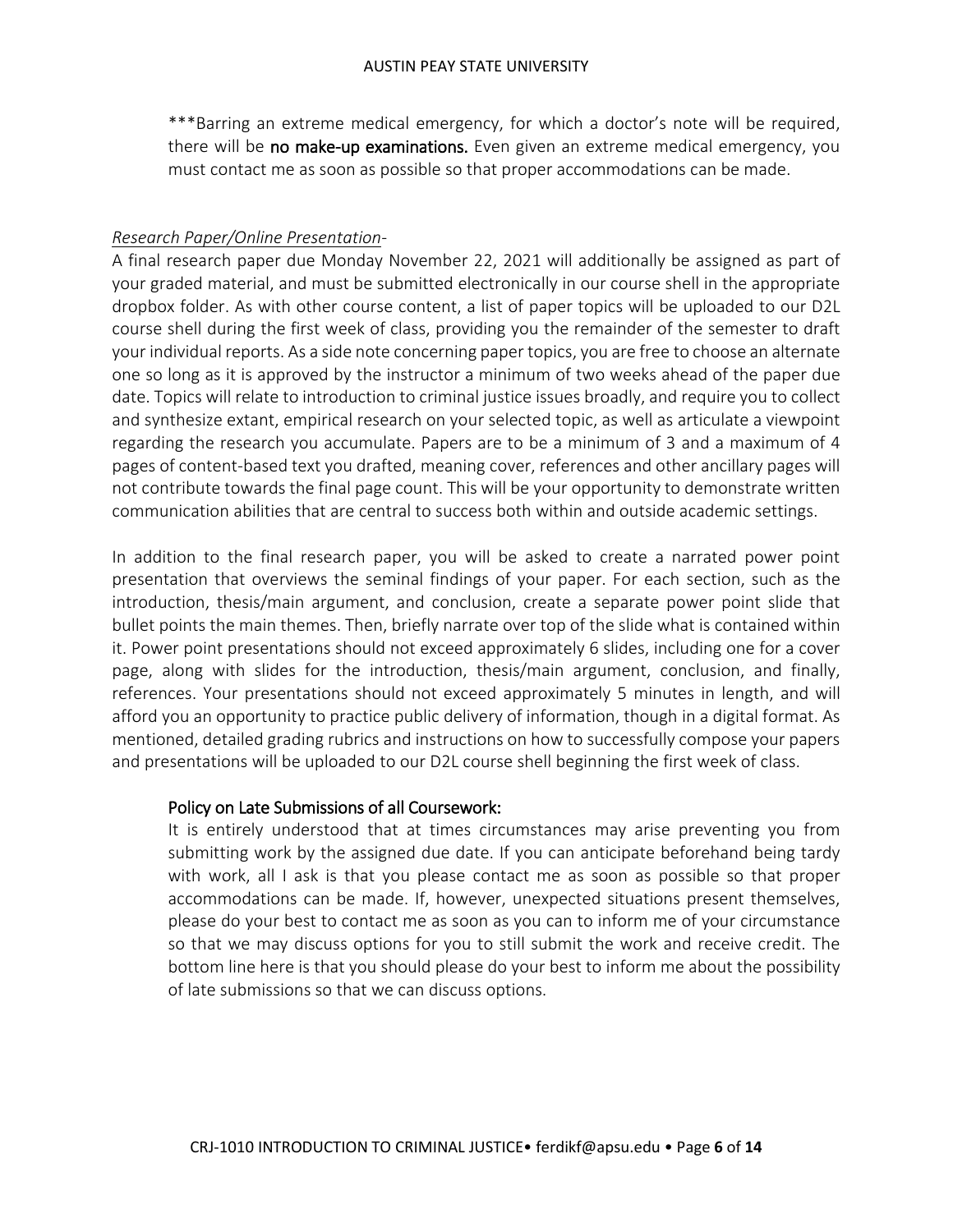| Grading breakdown:                              |     |
|-------------------------------------------------|-----|
| Discussion Boards (3, each valued at 5 percent) | 15% |
| Mid-Term Examination                            | 20% |
| Final Examination                               | 20% |
| Research Paper                                  | 30% |
| <b>Online Presentation</b>                      | 15% |
| T <sub>ntal</sub>                               |     |

Grading Scale (based on percent)

| А  | 100 to 90    |
|----|--------------|
| R  | 89.9 to 80   |
| C  | 79.9 to 70.0 |
| D  | 69.9 to 60.0 |
| F. | 59.9 or less |

## INSTRUCTOR GRADING AND RESPONSE FEEDBACK TIME:

For all assignments, please allow at least one week for grading time beginning from the due date. This includes discussion boards, both examinations, as well as the final paper. Because I evaluate thoroughly all of your work, I want to ensure I am providing the most helpful feedback possible, and sometimes this takes time. As a result, please be patient in awaiting results on your graded submissions.

\*\*\*As a side note regarding grading, this class will contain only two extra credit opportunities. That will include a 5-point extra credit quiz administered during the first week of class that assesses your retention of introductory course material, particularly that deriving from the syllabus. A 5-point introductory discussion board forum in which you are to virtually introduce yourself to the class and respond to posts from other students will comprise the final 5-point extra credit opportunity for this class. For all other assignments, please keep in mind that unless there are irregularities or mistakes in the assessment of your work, all grades are final.

## COURSE EXPECTATIONS AND POLICIES:

#### Students are expected to:

- Sign in to the online course space a minimum of three days per week to actively and substantially participate in the discussion forums and to complete required online course activities.
- Be prepared for active participation by keeping up with the homework, activities, and reading assignments.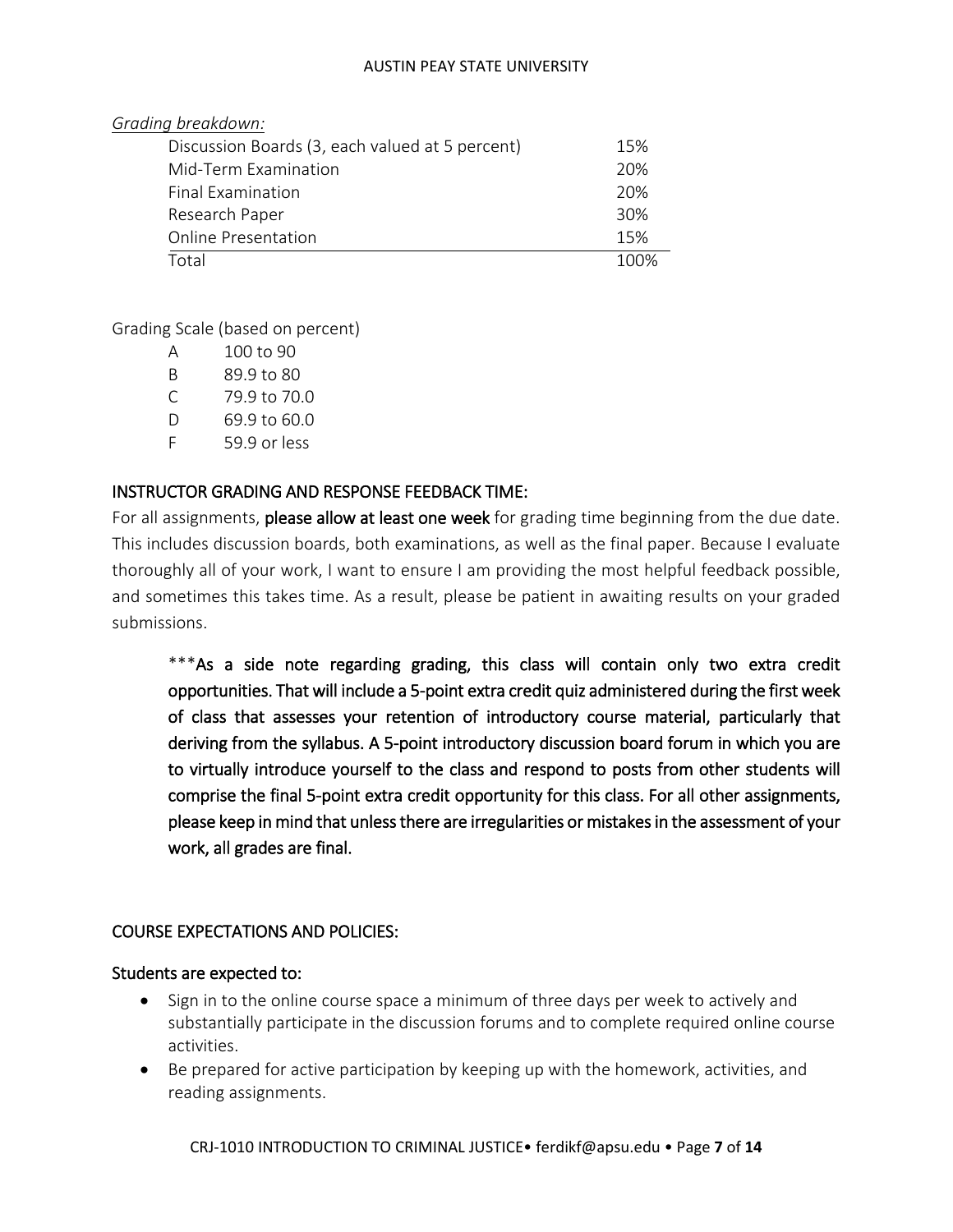- Read all of the required posted online materials, including all discussion forum posts for the required forums.
- Complete the assignments by the posted due dates.
- Stay alert to any changes to course scheduling or outlines
- Promptly communicate technical and other course issues or problems to the instructor.
- Adhere to all of the guidelines regarding academic honesty which can be found among other institutional policies in the [APSU Student Handbook.](https://apsu.edu/handbook/index.php)

## THE INSTRUCTOR CAN BE EXPECTED TO:

- Reply to student emails within 24 hours, including weekends and holidays.
- Give timely and thorough feedback on all assignments and assessments. In this course, feedback will be provided within 7 days of assignment/assessment submission.
- Post weekly announcements at the beginning of each module to update the class on progress and upcoming assignments/assessments.
- Set the tone of the course and lead the process of building a learning community.

## COMMUNICATION POLICY:

Weekly announcements will be made through D2L on the "Announcements" page, or via email. These announcements are intended to apprise you of upcoming weekly lecture topic points, important due dates, and other relevant class-based information. Please be sure to check your APSU email and D2L on a regular, if not daily, basis. If you have problems with accessing your APSU email account or D2L, contact GovsTech at 931-221-4357 or email [govstech@apsu.edu.](mailto:govstech@apsu.edu)

Additional class communication will primarily be through D2L, discussion forums, and email. The best way to contact me directly is via email at [ferdikf@apsu.edu.](mailto:ferdikf@apsu.edu) If needed, Zoom video conferences, phone calls, or office visits can be scheduled as well.

## STUDENTS WITH DISABILITIES:

Austin Peay State University abides by Section 504 of the Rehabilitation Act of 1973, which stipulates that no student shall be denied the benefits of an education "solely by reason of a handicap." Disabilities covered by law include, but are not limited to, learning disabilities, hearing, sight, or mobility impairments. If you have a documented disability that may have some impact on your work in this class and for which you may require reasonable accommodations, communicate with me and Disability Services in Morgan University Center 114 on the Clarksville Campus, 931- 221-6230, [disabilityservices@apsu.edu,](mailto:disabilityservices@apsu.edu) so that reasonable accommodations may be arranged. For more information, please visit the [APSU Disability Services](https://www.apsu.edu/disability/) website.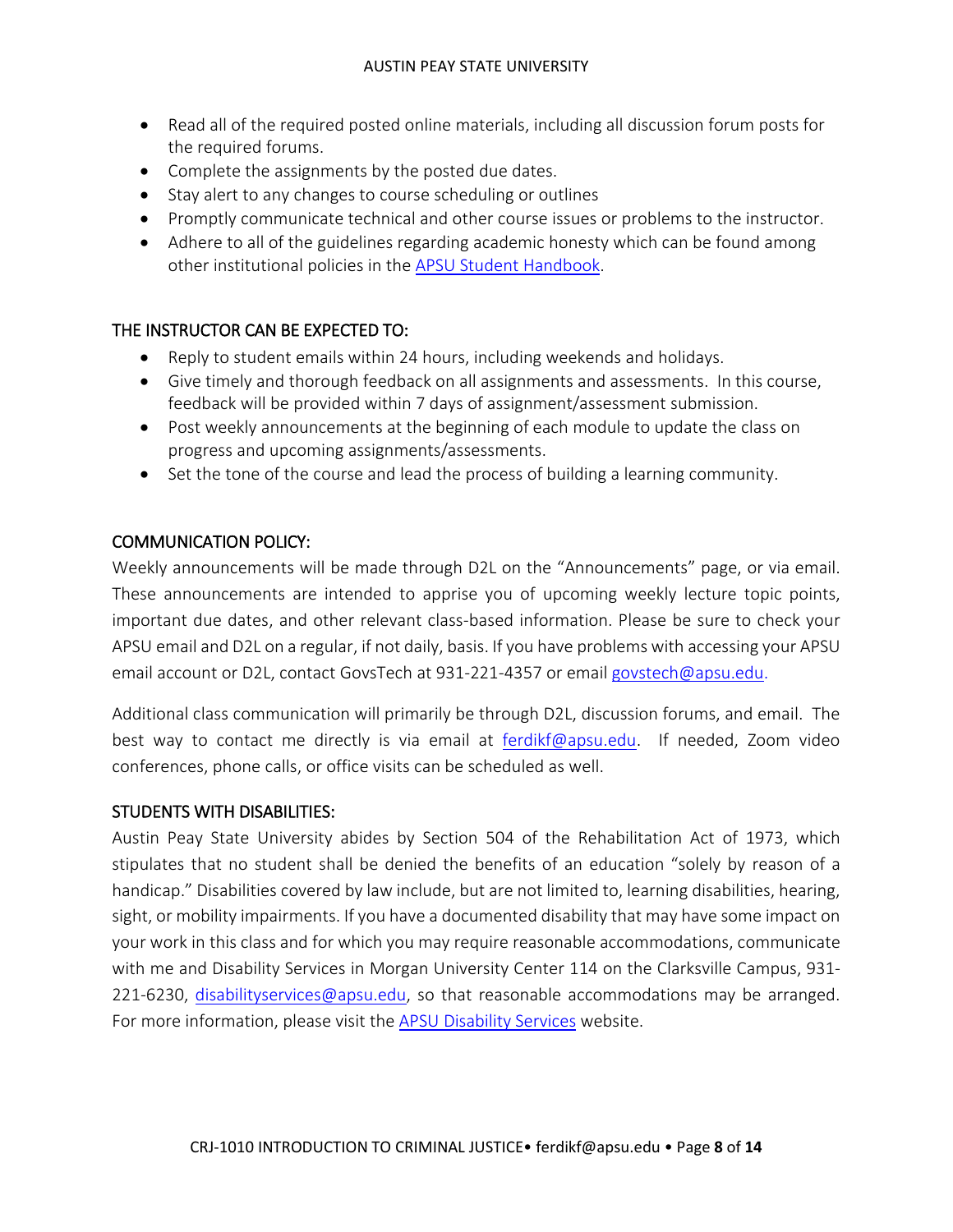## ACADEMIC HONESTY AND INTEGRITY:

"Austin Peay State University strives to promote values and attitudes that are reflective of solid academic character and integrity." All students are expected to complete their own work and conduct research and author assignments independently of others (unless specifically authorized to work together by your respective faculty).

Academic integrity is the cornerstone of your educational experience. "When students participate in behavior that is considered academic misconduct, the scholarly value of their education is diminished."

Academic misconduct is defined as the following:

Plagiarism: The adoption or reproduction of ideas, words, statements, images or works of another person as one's own without proper attribution.

Cheating: Using or attempting to use unauthorized materials, information or aids in any academic exercise or test/examination. The term academic exercise includes all forms of work submitted for credit or hours.

Fabrication: Unauthorized falsification or invention of any information or citation in an academic exercise.

**Facilitation or Collusion**: Assisting or attempting to assist another to violate a provision of the institution's student code of conduct regarding academic misconduct.

Students should be aware that a violation of the University's Academic Misconduct Policy can result in disciplinary action which could include failure for an assignment, failure for an entire course, probation, suspension or expulsion from the University. If students are not certain whether a practice would be considered academic misconduct they should always consult with their instructor.

## AUSTIN PEAY STATE UNIVERSITY WRITING CENTER INFORMATION

Austin Peay State University houses a writing center that will assist students with term papers, essays and other writing assignments for classes. You may submit your writing assignment to the center, and someone will evaluate your paper and offer any suggestions for improvement. This can even be done virtually without having to physically come into the office. For more information, please visit the following link: [https://www.apsu.edu/writingcenter/.](https://www.apsu.edu/writingcenter/)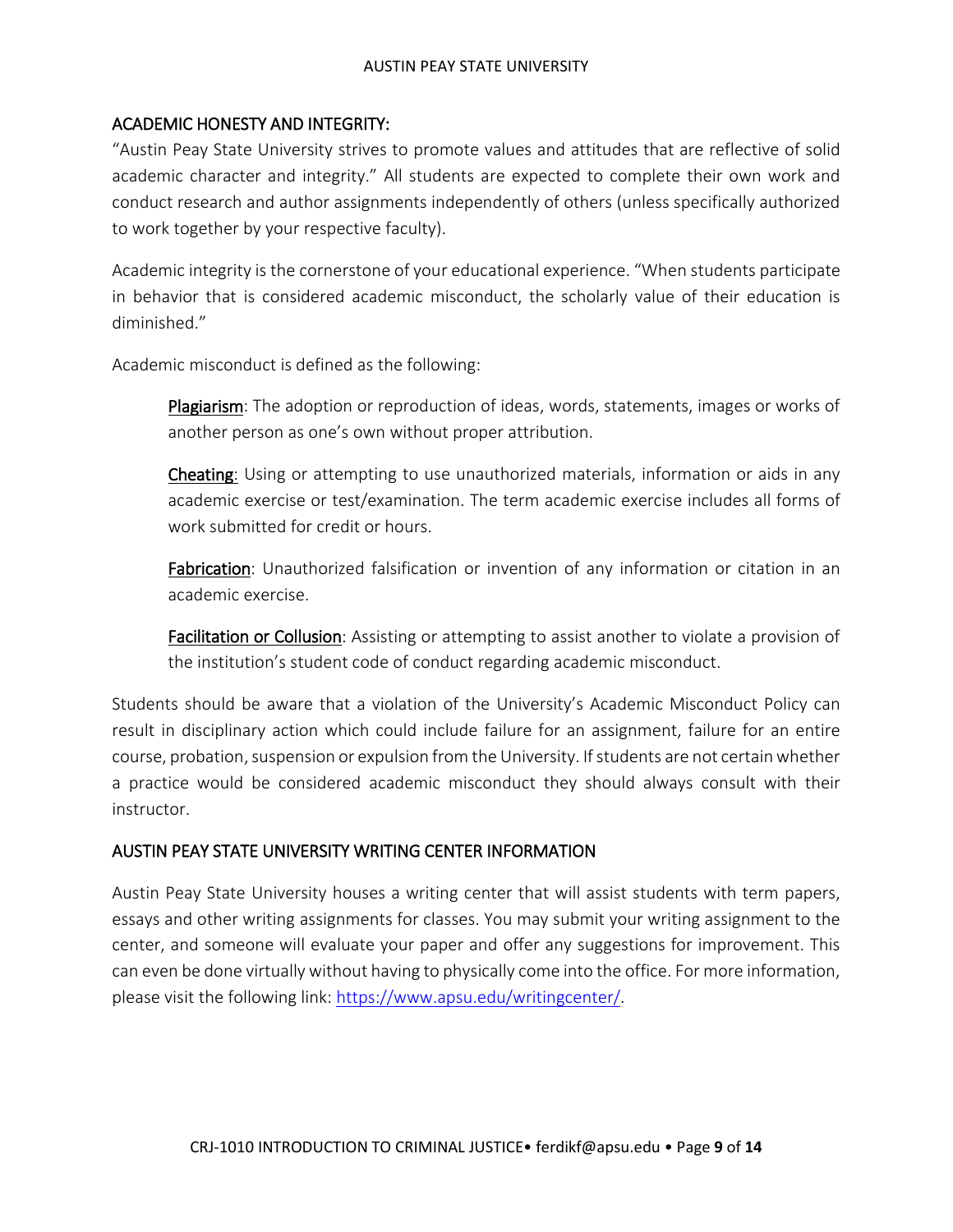## Technical Support:

## APSU Information Technology

For Austin Peay email and OneStop login issues contact (931) 221-HELP (4357) o[r govstech@apsu.edu.](mailto:govstech@apsu.edu) Go to [GovsTech](https://www.apsu.edu/information-technology/helpdesk/) for more information.

#### Distance Education Support

For technical issues within your online/hybrid course, contact (931) 221-6625 or [online@apsu.edu.](mailto:online@apsu.edu) Go to [Distance Education's](http://apsu.edu/online) website for more information.

Title IX statement:

Austin Peay State University is committed to providing a safe learning environment for all students that is free of all forms of discrimination and sexual harassment, including sexual assault, domestic violence, dating violence, and stalking. If you (or someone you know) has experienced or experiences any of these incidents, know that you are not alone. APSU has staff members trained to support you in navigating campus life, accessing health and counseling services, providing academic and housing accommodations, helping with legal protective orders, and more. Please feel free to contact LaNeeça R. Williams, Title IX Coordinator by phone at (931)221-7690 or by email at [Williamslr@apsu.edu.](mailto:Williamslr@apsu.edu)

## Syllabus Changes:

The instructor reserves the right to make changes as necessary to this syllabus. If changes are made during the term of the course, the instructor will immediately notify students of such changes both by email communication and posting both notification and nature of change(s) on the course announcements page in D2L.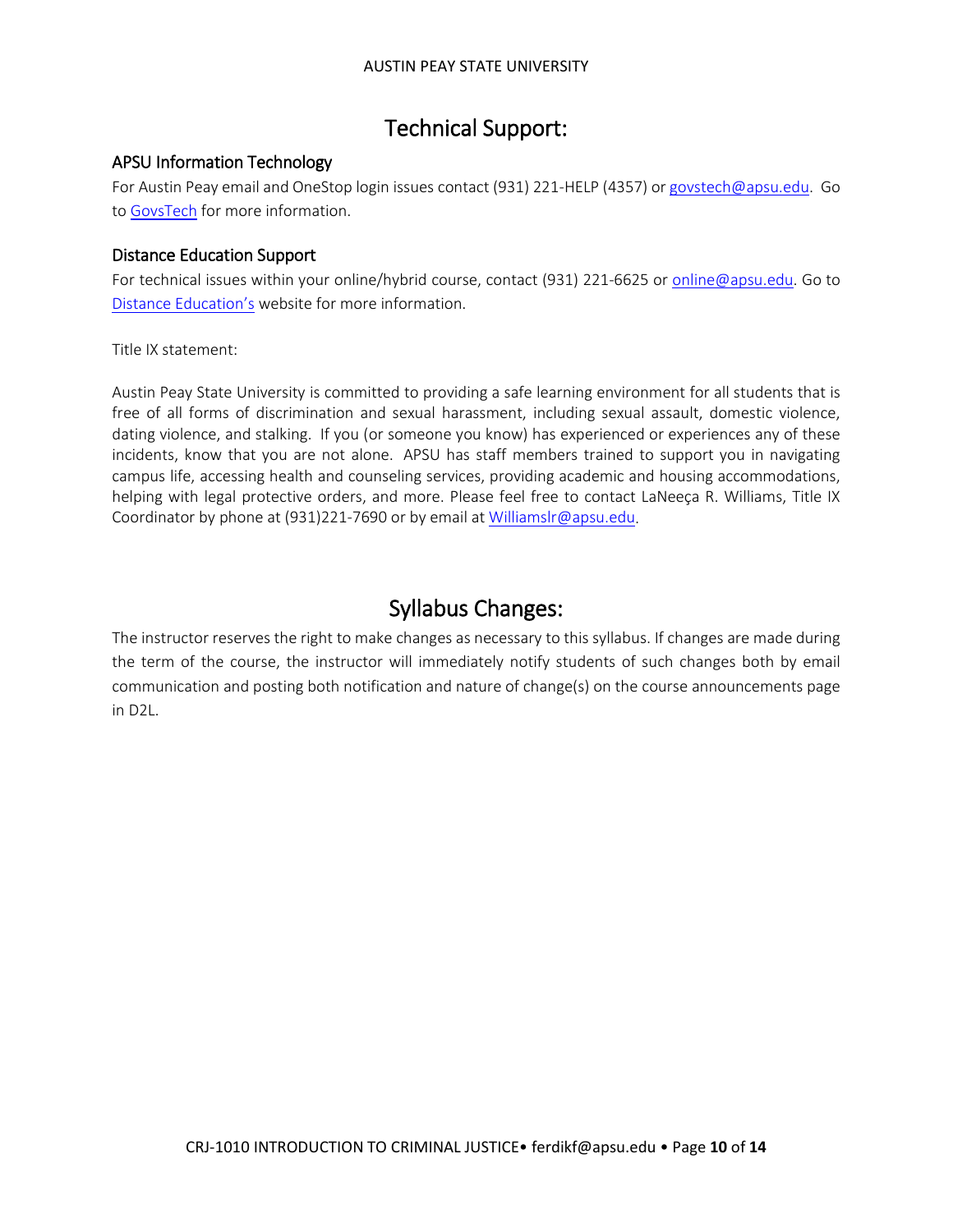| CRJ-1010 INTRODUCTION TO CRIMINAL JUSTICE SCHEDULE FOR FALL, 2021                 |                                                                                                                                                                                                                                                                                                                                                                                              |                                                                                                                                                                                                                                                                                                                                                                                                                                       |
|-----------------------------------------------------------------------------------|----------------------------------------------------------------------------------------------------------------------------------------------------------------------------------------------------------------------------------------------------------------------------------------------------------------------------------------------------------------------------------------------|---------------------------------------------------------------------------------------------------------------------------------------------------------------------------------------------------------------------------------------------------------------------------------------------------------------------------------------------------------------------------------------------------------------------------------------|
| (Schedule is subject to change, so please remain alert to any such announcements) |                                                                                                                                                                                                                                                                                                                                                                                              |                                                                                                                                                                                                                                                                                                                                                                                                                                       |
| <b>Dates</b>                                                                      | <b>Course Content</b>                                                                                                                                                                                                                                                                                                                                                                        | <b>Assignments and Due Dates</b>                                                                                                                                                                                                                                                                                                                                                                                                      |
| Week 1:<br>August 23 to August 29, 2021                                           | 1)-Read Chapter 1 on the Fundamentals of Criminal<br>Justice: Essential Themes and Practices from:<br>Peak, K.J., & Madensen-Harold, T.D. (2021).<br>Introduction to criminal justice: Practice and<br>process. Los Angeles, CA: Sage Publications (ISBN:<br>978-1-5443-7293-8).<br>2)-Read the course syllabus                                                                              | 1)-Complete the extra credit quiz on opening class<br>material that will be available in our D2L course<br>shell between Friday August 27, 2021 beginning at<br>8:00 AM (central) and Sunday August 29, 2021 at<br>8:00 AM (central). The quiz will be timed at two<br>hours.<br>2)-Respond to the introductory discussion board<br>forum that will be available between Wednesday<br>August 25, 2021 at 4:00 PM (central) and Friday |
|                                                                                   | 3)-Familiarize yourself with the CRJ-1010 D2L course shell                                                                                                                                                                                                                                                                                                                                   | August 27, 2021 at 4:00 PM (central).                                                                                                                                                                                                                                                                                                                                                                                                 |
| Week 2:<br>August 30 to September 5, 2021                                         | 1)-Read Chapter 2 on Foundations of Law and Crime:<br>Nature, Elements and Measurement from: Peak,<br>Madensen-Harold, T.D.<br>(2021).<br>K.J., &<br>Introduction to criminal justice: Practice and<br>process. Los Angeles, CA: Sage Publications (ISBN:<br>978-1-5443-7293-8).                                                                                                             | No Assignments                                                                                                                                                                                                                                                                                                                                                                                                                        |
| Week 3:<br>September 6 September 12, 2021                                         | 1)-Read Chapter 3 on Theories of Criminality and Crime<br>from: Peak, K.J., & Madensen-Harold, T.D. (2021).<br>Introduction to criminal justice: Practice and<br>process. Los Angeles, CA: Sage Publications (ISBN:<br>978-1-5443-7293-8).                                                                                                                                                   | 1)-Respond to the criminal theory discussion<br>board that will be available between Wednesday<br>September 8, 2021 beginning at 4:00 PM (central)<br>and Friday September 10, 2021 at 4:00 PM<br>(central).                                                                                                                                                                                                                          |
| Week 4:<br>September 13 to September 19, 2021                                     | 1)-Read Chapter 4 on Ethical Essentials: Doing Right When<br>No one is Watching from: Peak, K.J., & Madensen-<br>Harold, T.D. (2021). Introduction to criminal<br>justice: Practice and process. Los Angeles, CA:<br>Sage Publications (ISBN: 978-1-5443-7293-8).<br>2)-Read Ferdik, F., Rojek, J., & Alpert, G. (2013). Citizen<br>oversight of the police in the United States and Canada: | No assignments                                                                                                                                                                                                                                                                                                                                                                                                                        |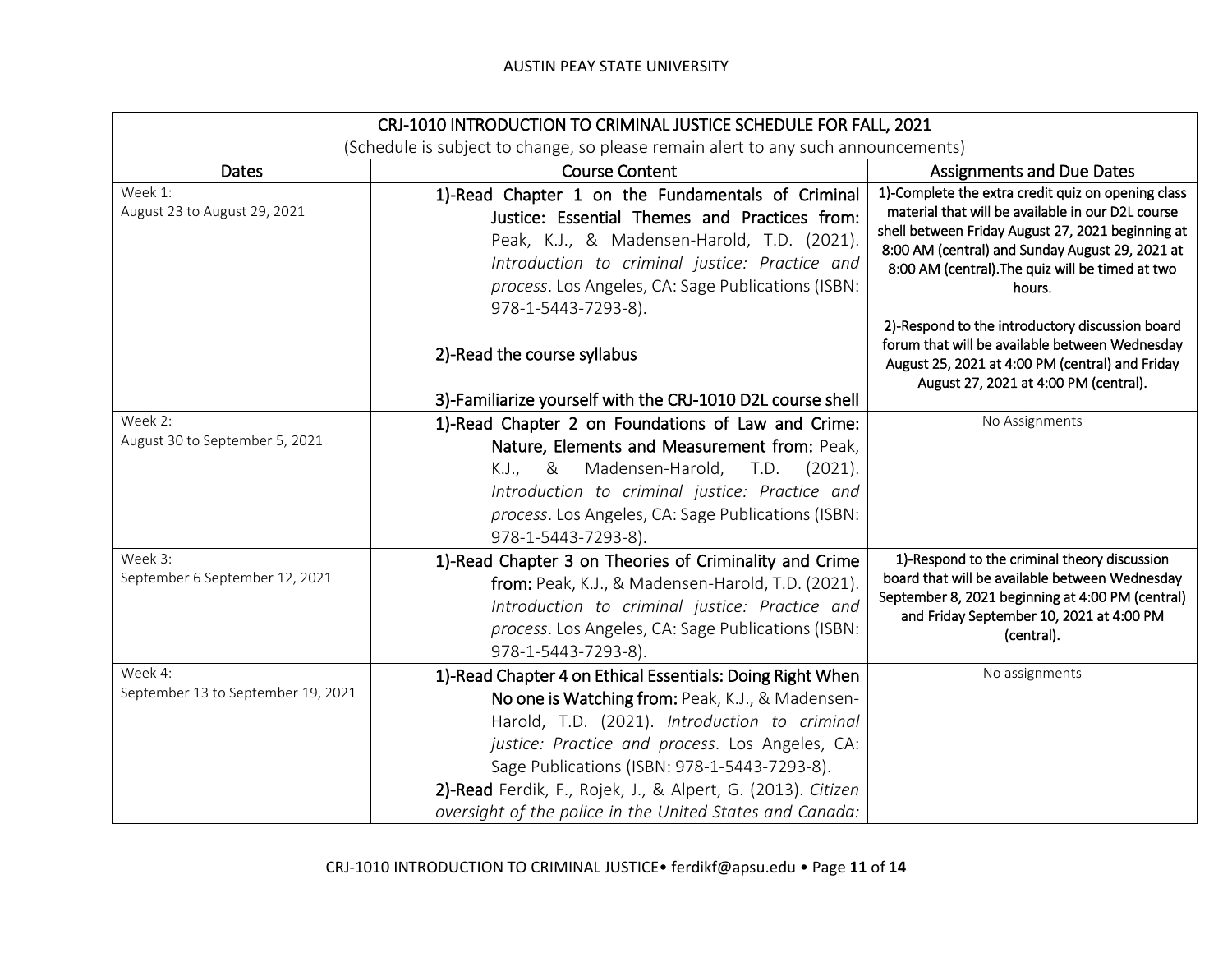|                                               | Overview.<br>Police<br>Practice<br>Research,<br>and<br>An<br>http://dx.doi.org/10.1080/15614263.2013.767089.                                                                                                                                                                                                                                                                                                                                                                                                                           |                                                                                                                                                                                                                 |
|-----------------------------------------------|----------------------------------------------------------------------------------------------------------------------------------------------------------------------------------------------------------------------------------------------------------------------------------------------------------------------------------------------------------------------------------------------------------------------------------------------------------------------------------------------------------------------------------------|-----------------------------------------------------------------------------------------------------------------------------------------------------------------------------------------------------------------|
| Week 5:<br>September 20 to September 26, 2021 | 1)-Read Chapter 5 on Police Organization: Structure and<br>Functions from: Peak, K.J., & Madensen-Harold,<br>T.D. (2021). Introduction to criminal justice:<br>Practice and process. Los Angeles, CA: Sage<br>Publications (ISBN: 978-1-5443-7293-8).                                                                                                                                                                                                                                                                                  | 1)-Respond to the citizen oversight discussion<br>board that will be available between Wednesday<br>September 22, 2021 beginning at 4:00 PM<br>(central) and Friday September 24, 2021 at 4:00<br>PM (central). |
| Week 6:<br>September 27 to October 3, 2021    | 1)-Read Chapter 6 on Police at Work: Patrolling and<br>Investigating from: Peak, K.J., & Madensen-<br>Harold, T.D. (2021). Introduction to criminal<br>justice: Practice and process. Los Angeles, CA:<br>Sage Publications (ISBN: 978-1-5443-7293-8).<br>2)-Review the mid-term examination study guide.                                                                                                                                                                                                                              | No assignments                                                                                                                                                                                                  |
| Week 7:<br>October 4 to October 10, 2021      | 1)-Mid-Term Examination Review Session in the Chats icon of our D2L course<br>shell scheduled for Monday October 4, 2021 between 5:00 PM (central) and<br>5:30 PM (central). Information exchanged during the session will be<br>transcribed into a Word document, then submitted to your APSU email<br>accounts for those who cannot attend.<br>2)-Mid-Term Examination scheduled for Monday October 6, 2021, and will be<br>available between 12:01 AM (central) and 11:59 PM (central). The exam will<br>be timed at two (2) hours. | Mid-Term Examination scheduled for Monday<br>October 6, 2021, and will be available between<br>12:01 AM (central) and 11:59 PM (central). The<br>exam will be timed at two (2) hours.                           |
| Week 8:<br>October 11 to October 17, 2021     | 1)-Read Chapter 7 on Policing Methods and Challenges:<br>Issues of Force, Liability and Technologies from: Peak, K.J.,<br>& Madensen-Harold, T.D. (2021). Introduction to criminal<br>justice: Practice and process. Los Angeles, CA: Sage<br>Publications (ISBN: 978-1-5443-7293-8).<br>2) - Ferdik, F., Kaminski, R.J., Cooney, M., & Sevigny, E.<br>(2014). The influence of agency policies on conducted<br>energy device use and police use of lethal force. Police<br>Quarterly, Vol. 17, pp. 328-358.                           | No assignments                                                                                                                                                                                                  |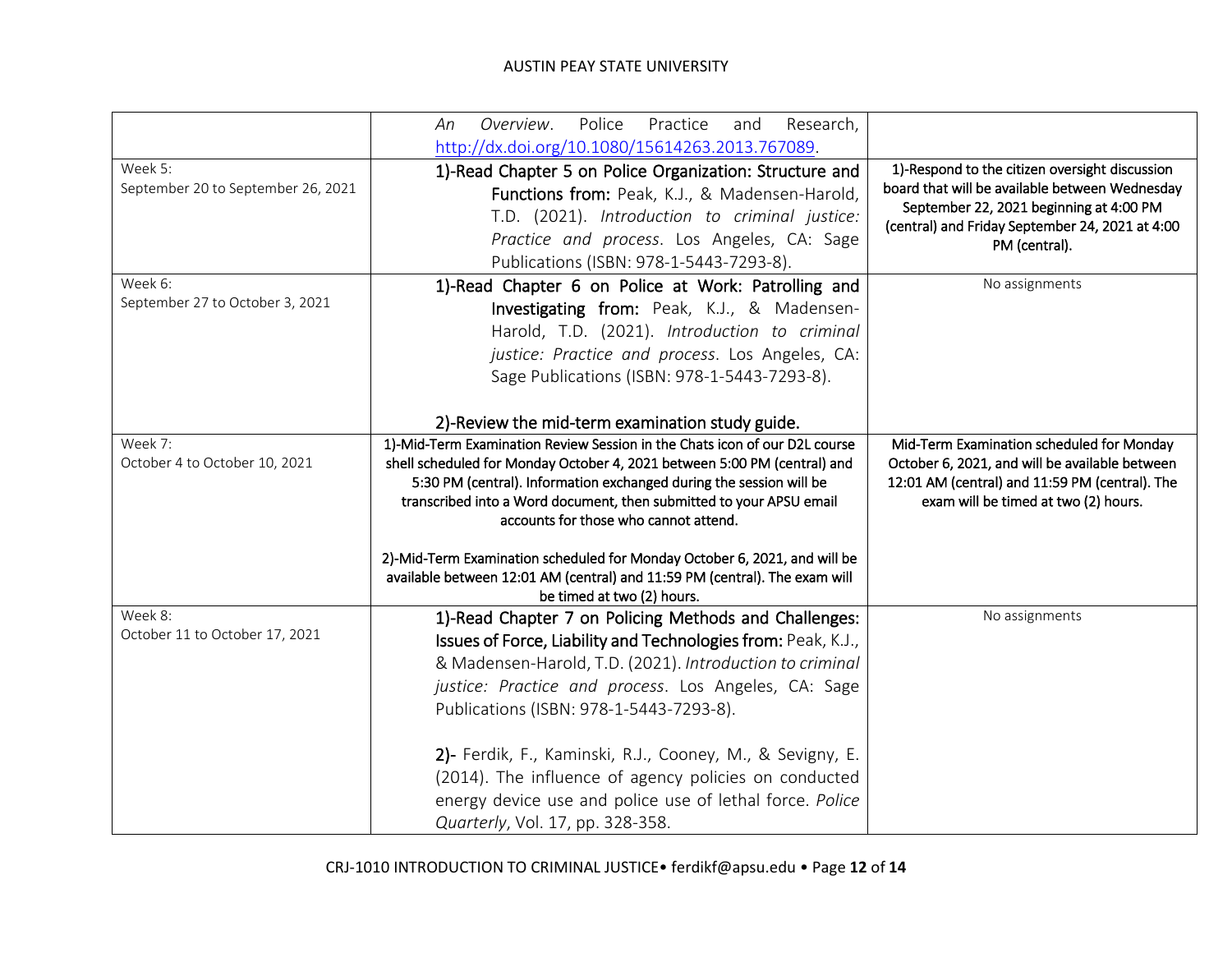| Week 9:<br>October 18 to October 24 2021 | 1)-Read Chapter 8 on Expounding the Constitution: Laws<br>of Arrest, Search and Seizure from: Peak, K.J., & | No assignments                                                                                     |
|------------------------------------------|-------------------------------------------------------------------------------------------------------------|----------------------------------------------------------------------------------------------------|
|                                          | Madensen-Harold, T.D. (2021). Introduction to criminal                                                      |                                                                                                    |
|                                          | justice: Practice and process. Los Angeles, CA: Sage                                                        |                                                                                                    |
|                                          | Publications (ISBN: 978-1-5443-7293-8).                                                                     |                                                                                                    |
| Week 10:                                 | 1)-Read Chapter 9 on Court Organization: Structure,                                                         | No assignments                                                                                     |
| October 25 to October 31, 2021           | Functions and the Trial Process from: Peak, K.J., &                                                         |                                                                                                    |
|                                          | Madensen-Harold, T.D. (2021). Introduction to criminal                                                      |                                                                                                    |
|                                          | justice: Practice and process. Los Angeles, CA: Sage                                                        |                                                                                                    |
|                                          | Publications (ISBN: 978-1-5443-7293-8).                                                                     |                                                                                                    |
| <b>Week 11:</b>                          | 1)-Read Chapter 10 on The Bench and the Bar: Those who Judge,                                               | No assignments                                                                                     |
| November 1 to November 7, 2021           | Prosecute, and Defend from : Peak, K.J., & Madensen-Harold,                                                 |                                                                                                    |
|                                          | T.D. (2021). Introduction to criminal justice: Practice and                                                 |                                                                                                    |
|                                          | process. Los Angeles, CA: Sage Publications (ISBN: 978-1-5443-                                              |                                                                                                    |
|                                          | 7293-8).                                                                                                    |                                                                                                    |
|                                          | 2)-Read Simon, W. H. (1992). The ethics of criminal                                                         |                                                                                                    |
|                                          | defense. Michigan Law Review, 91, 1703-1728.                                                                |                                                                                                    |
|                                          | 3)-Read Uviller, H.R. (2000). Ethics in criminal advocacy,                                                  |                                                                                                    |
|                                          | symposium, the neutral prosecutor: The obligation of dispassion                                             |                                                                                                    |
|                                          | in a passionate pursuit. Fordham Law Review, Vol. 68, pp. 1695-                                             |                                                                                                    |
|                                          | 1718.                                                                                                       |                                                                                                    |
| Week 12:                                 | 1)-Read Chapter 11 on Court Methods and Challenges:                                                         | No assignments                                                                                     |
| November 8 to November 14, 2021          | Sentencing and Structure from: Peak, K.J., & Madensen-Harold,                                               |                                                                                                    |
|                                          | T.D. (2021). Introduction to criminal justice: Practice and                                                 |                                                                                                    |
|                                          | process. Los Angeles, CA: Sage Publications (ISBN: 978-1-5443-                                              |                                                                                                    |
|                                          | 7293-8).                                                                                                    |                                                                                                    |
| <b>Week 13:</b>                          | 1)-Read Chapter 13 on The Inmates' World: The 'Keepers' and                                                 | 1)-Respond to the Correctional Officer discussion                                                  |
| November 15 to November 21, 2021         | the 'Kept' from: Peak, K.J., & Madensen-Harold, T.D. (2021).                                                | board that will be available between Wednesday<br>November 17, 2021 beginning at 4:00 PM (central) |